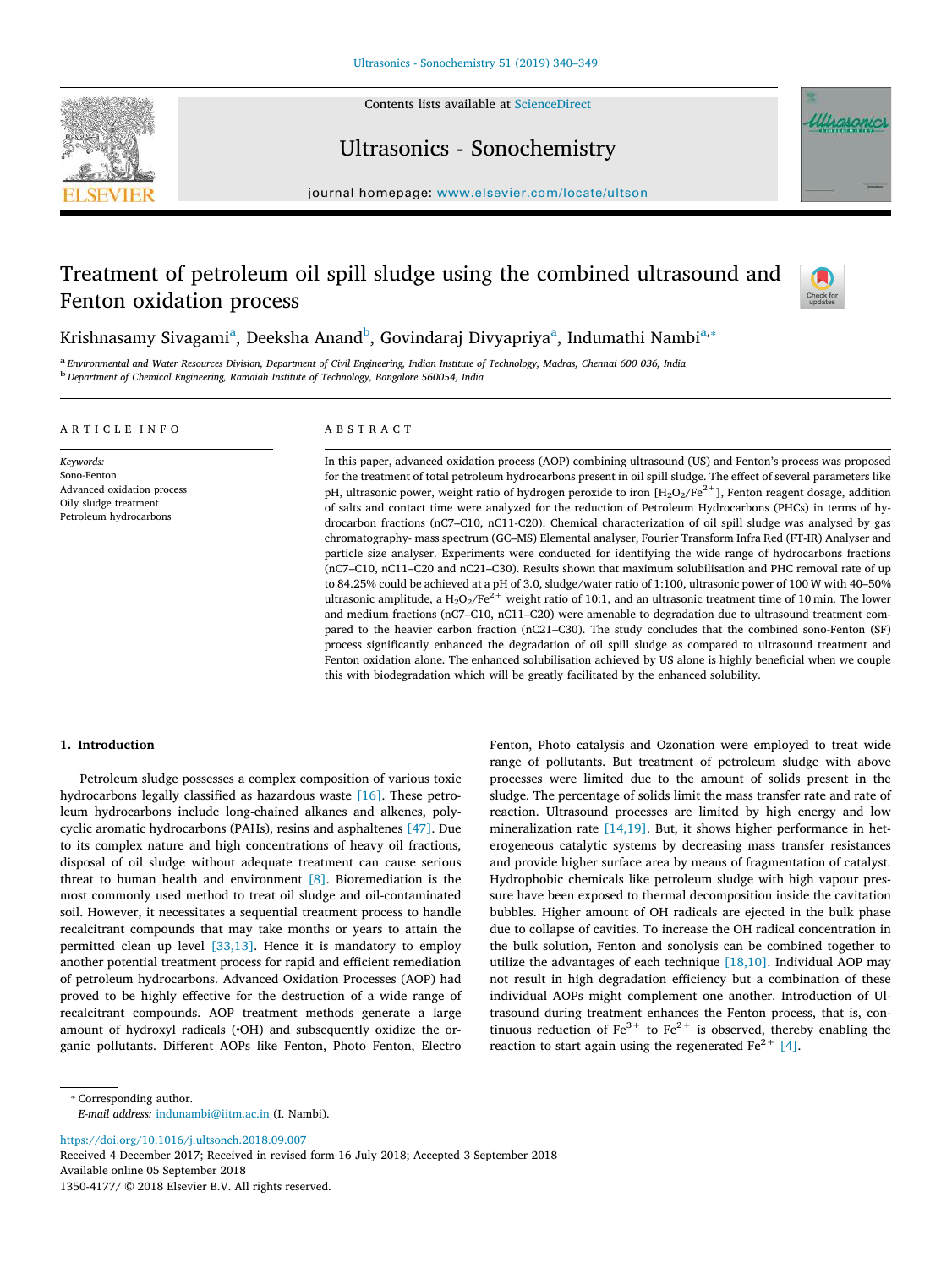Fenton's process is one of the AOP technologies that uses  $Fe^{2+}$ catalyst and hydrogen peroxide ( $H_2O_2$ ) for the formation of  $\cdot$ OH radicals.

$$
\text{Fe}^{2+} + \text{H}_2\text{O}_2 \rightarrow \text{Fe}^{3+} + \text{HO}^- + \text{HO}^{\bullet} \tag{1}
$$

$$
\text{Fe}^{3+} + \text{H}_2\text{O}_2 \rightarrow \text{Fe}^{2+} + \text{HO}_2^{\star} + \text{H}^{\star} \tag{2}
$$

$$
\text{Fe}^{3+} + \text{HO}_2^{\star} \to \text{Fe}^{2+} + \text{O}_2 + \text{H}^{\star} \tag{3}
$$

Fenton's process is favoured since it is easy to operate, has short reaction time and it works at room temperature and pressure which makes it less expensive [\[3\]](#page-8-6). Fenton based studies have been carried out for the removal of hydrocarbons from refinery wastewater [\[7\]](#page-8-7), diesel contaminated soil [\[40\]a](#page-8-8)nd refinery oil sludge [\[12\]](#page-8-9). They also reported that the remediation of refinery oil sludge by Fenton process requires the integration of complementary treatment methods to achieve regulatory limits. Main factors which influence the Fenton process efficacy are free radicals production and extent of contact between generated radicals and contaminants [\[9\].](#page-8-10) Sonolysis causes acoustic cavitation which involves the formation and expansion of high-energy microbubbles under the influence of periodic pressure. When these bubbles collapse, an increase in pressure (∼500 bar) and temperature (∼5000 K) facilitate the cleavage of toxic compounds [\[24\].](#page-8-11) Several studies have investigated the scope of ultrasound treatment for the degradation of organic compounds [\[47,37,32,2\].](#page-9-0) However complete mineralization was difficult to achieve by sonolysis alone.

$$
H_2O \rightarrow H + HO^*(1)
$$
 (3)

$$
O_2 \to 2O \tag{4}
$$

$$
0 + H_2O \rightarrow 2HO'
$$
 (5)

$$
H + O_2 \rightarrow HO^{\star} + O \tag{6}
$$

Ultrasonication (US) process induces severe micromixing in the reaction mixture by the microturbulence and microstreaming mechanisms. In addition to micromixing, the sludge particles also get disrupted effectively [\[24\]](#page-8-11). This phenomenon could enhance the interaction between the  $\cdot$ OH radicals and contaminant molecules which results in the better utilization of Fenton reagents for the purpose of oxidation [\[5\]](#page-8-12). Hence, the combined US and Fenton treatment is a promising technology for the oxidation of recalcitrant organic pollutants. Lin et al. [\[24\]](#page-8-11) investigated the degradation of PAHs in textile dying sludge. Virkutyte et al. [\[39\]](#page-8-13) tested sono-Fenton oxidation for the degradation of naphthalene in soil. Liang et al. [\[23,22\]](#page-8-14) studied the oxidation of 4 chlorophenol. Li and Song [\[34\]](#page-8-15) reported the degradation of acid dye aqueous solution by combined US and Fenton process. Very limited studies have been carried out using the combined US and Fenton treatment process for remediation of oil sludge. Zhang et al. [\[47\]](#page-9-0) demonstrated the potential of combined US and Fenton's reaction process for treating refinery oil sludge. However, detailed probing of individual hydrocarbons, degradation products identification through GC–MS analysis and their proposed degradation mechanisms have not been clearly stated so far.

This study mainly focuses on the combined application of US and Fenton on the degradation of oil spill sludge. The effect of pH, ultrasonic power, change in  $H_2O_2/Fe^{2+}$  ratio, variation in the concentration of Fenton regents, addition of different salts and contact time were studied for the reduction of PHC in terms of three fractions (nC7–C10, nC11–C20 and nC21–C30). The degradation intermediates were identified using GC–MS analysis and the possible degradation pathway was proposed.

#### **2. Materials and methods**

#### *2.1. Chemicals*

Hydrogen Peroxide ( $H_2O_2$ –30%,Merck) and Ferrous Sulphate Hepta hydrate (FeSO<sub>4</sub>·7H<sub>2</sub>O-99%, Rankem, India) were used as reagents for the Fenton Process. High Performance Liquid Chromatography (HPLC) grade n-Hexane (> 99% Rankem, India) was used as solvent for extraction and analysis. Sulphuric acid  $(H<sub>2</sub>SO<sub>4</sub>)$ - 98.8% purity, sodium hydroxide (NaOH– 97%) and other chemicals were supplied by Merck, India

#### *2.2. Source of oil spill sludge*

A oil spill occurred on 31st January 2017 in Ennore port near Chennai due to the collision of two cargo ships namely BW Maple and MT Dawn Kanchipuram, Tamilnadu, India. The accident released more than 100 tonnes of heavy fuel oil along the Chennai coast. Oily Sludge sample was collected from oil spill at Ramakrishna Nagar Beach, Chennai, India and stored at −4 °C temperature.

#### *2.3. Characterization of oil spill sludge*

Physical characterization of the oily sludge and associated solids involved determination of pH, moisture content, organic matter content and particle size distribution which were determined using standard procedures [\[49\]](#page-9-1). Viscosity of fresh oil sample from slop tank in ship and spilled-oil samples from day 1 and day 10 were measured using a Rheometer (Anton Paar, USA). The basic elemental composition such as carbon (C), hydrogen (H), oxygen (O), sulphur (S) and nitrogen (N) in the sludge solids after oil extraction was determined using a CHNS analyzer (Elementar, Germany). The IR spectra of initial pretreated sludge and treated sludge were analysed using a FT-IR Spectrophotometer (Perkin Elmer) over the frequency range 4500–600  $cm^{-1}$ . (HORIBA nano-particle analyzer SZ-100, Japan) was used to find the particle size distribution of the sludge before and after treatment.

#### *2.4. Pre-treatment and degradation of fuel oil sludge*

Petroleum sludge (2 g) was weighed, mixed with different ratio (1:25, 1:50, 1:75 and 1:100) of distilled water, 200 µl of Tween 80, a nonionic surfactant and placed in a digital ultrasonic cleaner (Labman scientific instruments, India) for two hour to aid dissolution of viscous sludge into thin sludge. 100 ml of the pre-treated oily sludge samples were taken into 150 ml glass beaker for further treatment processes like Fenton, US and hybrid sono-Fenton processes. pH of sample was adjusted to 3.1  $\pm$  0.1 with sulphuric acid and measured using EUTECH pH meter (Cyber Scan pH1100). FeSO<sub>4</sub>:7H<sub>2</sub>O and H<sub>2</sub>O<sub>2</sub> concentration were varied and the probe was introduced into the beaker (Labman scientific instruments, PRO-250) equipped with titanium probe tip. The power intensity (%) and treatment time were varied from 30–75% and 10–30 min.

### *2.5. Hydrocarbon extraction procedure for GC–MS analysis*

25 ml of the pre-treated and treated sample in beaker were transferred into 50 ml tubes and 5 ml n-hexane was added for solvent extraction. The tubes were vortexed for 2 min each. They were then centrifuged for 10 min at 8500 rpm which separated the liquid layers from the solid for further analysis of PHCs. After centrifugation, the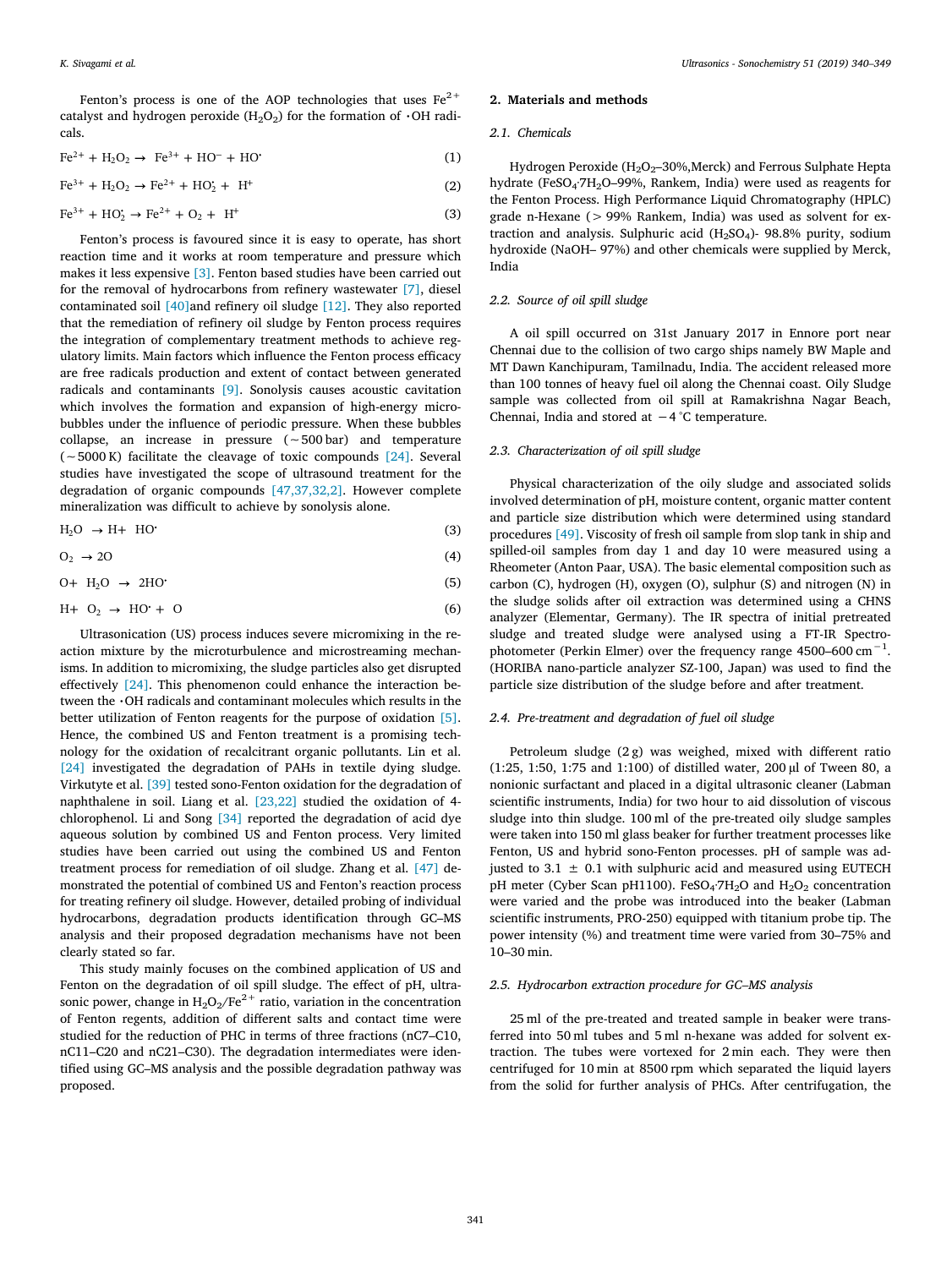#### <span id="page-2-0"></span>**Table 1**

Physico-chemical characteristics of the oil spill sludge.

| S. No. | Characteristics                                           | Values         |
|--------|-----------------------------------------------------------|----------------|
| 1      | pН                                                        | $6.7 - 7.2$    |
| 2      | Moisture and VH content $(g/kg)$                          | 222.4-496.5    |
| 3      | Elemental composition (%)                                 |                |
|        | Carbon                                                    | 9.9-13.33      |
|        | Hydrogen                                                  | $0.162 - 1.76$ |
|        | Nitrogen                                                  | $1.0 - 1.88$   |
|        | Sulphur                                                   | $0.09 - 0.29$  |
| 4      | Chemical composition of heavy fuel oil (%)                |                |
|        | (i) nC7-C10 compounds                                     | $10 - 20$      |
|        | Heptane, octane, nonane and Decane                        |                |
|        | (ii) nC11-C20 compounds                                   | $45 - 80$      |
|        | Undecane, dodecane, tridecane, tetradecane,               |                |
|        | pentadecane, hexadecane, heptadecane, octadecane,         |                |
|        | nonadecane                                                |                |
|        | (iii) nC21-C30 compounds                                  | $10 - 20$      |
|        | Eicosane, heneicosane, docosane, tricosane, tertracosane, |                |
|        | pentacosane, hexacosane, heptacosane, octacosane and      |                |
|        | nonacosane                                                |                |
|        | (iv) Aromatics                                            | $25 - 39.7$    |
|        | Benzene, Naphthalene, Indene, Acetylphenanthrene, p-      |                |
|        | Benzylphenol, Furan dione                                 |                |
|        | (v) Non hydro carbon                                      | $1 - 2$        |
|        |                                                           |                |

supernatant was passed through a separating funnel which formed two layers, an aqueous (water) layer and hydrophobic (oil) layer. Volume of each layer was determined after which 2 ml of the oil layer was collected in 2 ml centrifuge tubes. The tubes were then centrifuged for 10 min at 8500 RPM. 1 ml of this extracted solution was pipetted into 2 ml vials for GC–MS Analysis (Agilent Technologies 7820A).

#### **3. Results and discussion**

#### *3.1. Physico-chemical characterization of oil spill sludge*

The physico-chemical characteristics like pH, moisture and VH content, viscosity of oil spill sludge, elemental composition and GC–MS analysis of PHC finger printing were given in [Table 1.](#page-2-0) pH of oil spill sludge varied from 6.7 to 7.2. Elemental composition C, H, N and S analysis of the oil spill sludge were varied from 10–13.3, 0.2–1.8, 1.0–1.88 and 0.1–0.3 percentages. These results are comparable with the results of Cheng et al. [\[6\]](#page-8-16) where petroleum sludge composition of C, H, N, S were 16.89, 2.32, 0.16 and 0.53 percentage. Oil spill sludge was extracted with hexane and the chemical compounds present were identified using GC–MS system. Analysis of the sludge extract showed different functional groups like saturated alkanes, branched alkanes, alkenes, esters and aromatic compounds.

The major compounds of oil spill sludge were identified and tabulated in terms of peak intensities. Percentage match of the mass spectra of various organic compounds with complex functional groups was poor with respect to NIST database. Main organic compounds present in oily sludge were displayed in [Table 1](#page-2-0). [Fig. 1](#page-3-0) gives the GC–MS chromatogram of oil spill sludge.

## *3.2. Degradation of petroleum hydrocarbons (PHCs) by different advanced oxidation processes*

Oil spill sludge was treated with different advanced oxidation processes like ultrasound, Fenton and Fenton assisted ultrasound were studied. Studies were conducted at a pH of 3.1 for a contact time of 10 min. The reduction in area of petroleum hydrocarbon peaks ranging from (nC7–C10, nC11–C20 and nC21–C30) were measured using Agilent Chem Station software. The results of PHC reduction in oily sludge were shown in [Fig. 2](#page-3-1). The ultrasonic degradation of PHCs was mainly due to collapse of cavitation bubbles and initiation of free radical mechanism by hydroxyl radicals in the interface and in bulk

liquid. Cracking of PHCs and upgrading into heavy gas oil and vacuum residue using ultrasound was reported by Kaushik et al. [\[25\]](#page-8-17). Desorption of PHCs from the sludge to the bulk liquid phase is very important in order to be react with hydroxyl radicals generated in the reaction mixture. Watts et al. [\[41,42\]](#page-8-18) reported that the presence of iron minerals in the sludge could improve the Fenton oxidation and enable the degradation of PHCs in presence of hydrogen peroxide.

The effect of different advanced oxidation process on oily sludge treatment were shown in [Fig. 2.](#page-3-1) Oily sludge treatment with ultrasound alone shows the solubilisation of nC7–C10 and nC11–C20 PHCs fraction in the liquid phase due to collapse of cavitation bubbles. The rate of solubilisation of nC11–C20 fraction in the bulk liquid phase was found to be less. Fenton treatment was executed at pH 3, with 10:1 ratio of  $H<sub>2</sub>O<sub>2</sub>$  to Fe<sup>2+</sup>, ultrasonic power intensity of 40% and treatment time of 10 min. As observed in [Fig. 2](#page-3-1), ultrasonic treatment enhanced the solubility of the oily sludge and Fenton effectively removed the soluble PHC. Sono-Fenton process involves the combined effect of both ultrasonic and Fenton process where the subsequent solubilisation of sludge and oxidation of PHC takes place. GC–MS results proved that ultrasound treatment alone was not capable of effective degradation of PHCs. This was due to absence of sufficient contact between  $\cdot$ OH radicals and hydrocarbons present in the sludge [\[48\].](#page-9-2)

A combination of both oxidants and ultrasound was necessary to achieve higher removal efficiency. Degradation of contaminants was attributed to thermo-chemical decomposition processes within the generated acoustic bubble and due to hydro mechanical shear forces [\[38\]](#page-8-19). Degradation of organic molecules using ultrasound can be attributed to the production of free radicals  $\cdot$ OH,  $\cdot$ O and HO<sub>2</sub><sup>·</sup> from water molecules in extreme environments of high temperature and pressure. GC–MS overlay chromatogram of pretreated oil spill sludge, ultrasound treated sludge and Fenton-assisted ultrasound treated sludge were shown in [Fig. 3.](#page-4-0) In Fenton process,  $Fe<sup>3+</sup>$  is formed which reacts with  $H_2O_2$  to produce Fe-(OH)<sub>2</sub> intermediate. This intermediate spontaneously decomposes to  $Fe^{2+}$  and  $\cdot$ OOH, but at an extremely slow rate. This decomposition rate is greatly enhanced in the presence of ultrasound. Thus hydroxyl radicals are formed more rapidly in the combined process [\[35\]](#page-8-20). The mechanism controlling sono chemical degradation is the production of free radicals and their attack on contaminant species [\[44\].](#page-8-21) Hydrogen Peroxide also dissociates under the influence of ultrasound producing hydroxyl radicals. Siddique et al. [\[50\]](#page-9-3) reported that the ultrasound coupled Fenton treatment produced 10 times more hydroxyl radicals than that of ultrasonic treatment alone. Hence a combination of ultrasound and Fenton was proposed as a feasible treatment strategy. The percentage reduction in peak area of Sono-Fenton treated sample proves the enhanced efficiency of the treatment. Similar results were reported by Ma et al. [\[26\]](#page-8-22) for the degradation of carbofuran and Sun et al. [\[35\]](#page-8-20) for the reduction of Azo dye Acid Black 1 dye under US/Fenton process as compared to US alone or Fenton alone.

#### *3.2.1. Effect of sludge/water ratio*

The effect of sludge and water ratio on ultrasonic degradation of PHCs was studied. The sludge to water ratio was varied between 1:100, 1:75, 1:50 and 1:25 [\(Fig. 4\)](#page-4-1). It was observed that for an decrease in sludge-to-water ratio the viscosity of the solution mixture got increased. Very less water content in sludge solution could bring about expanded consistency of the slurry blend which could then hinder the arrangement and collapse of cavitation bubbles, which reduces the impact of sonication in the treatment [\[31\].](#page-8-23)

Feng and Aldrich [\[51\]](#page-9-4) have shown that, increased solid concentration above 50% in the oily soil slurry could inhibit the ultrasonic cavitation process in the PHCs contaminated soil remediation. Higher amount of water usage to treat the sludge makes the process not feasible for scale up from an economical and technical point of view. As a result, an optimum level of sludge-to-water ratio (1:100) was selected for the ultrasonic irradiation of oily sludge.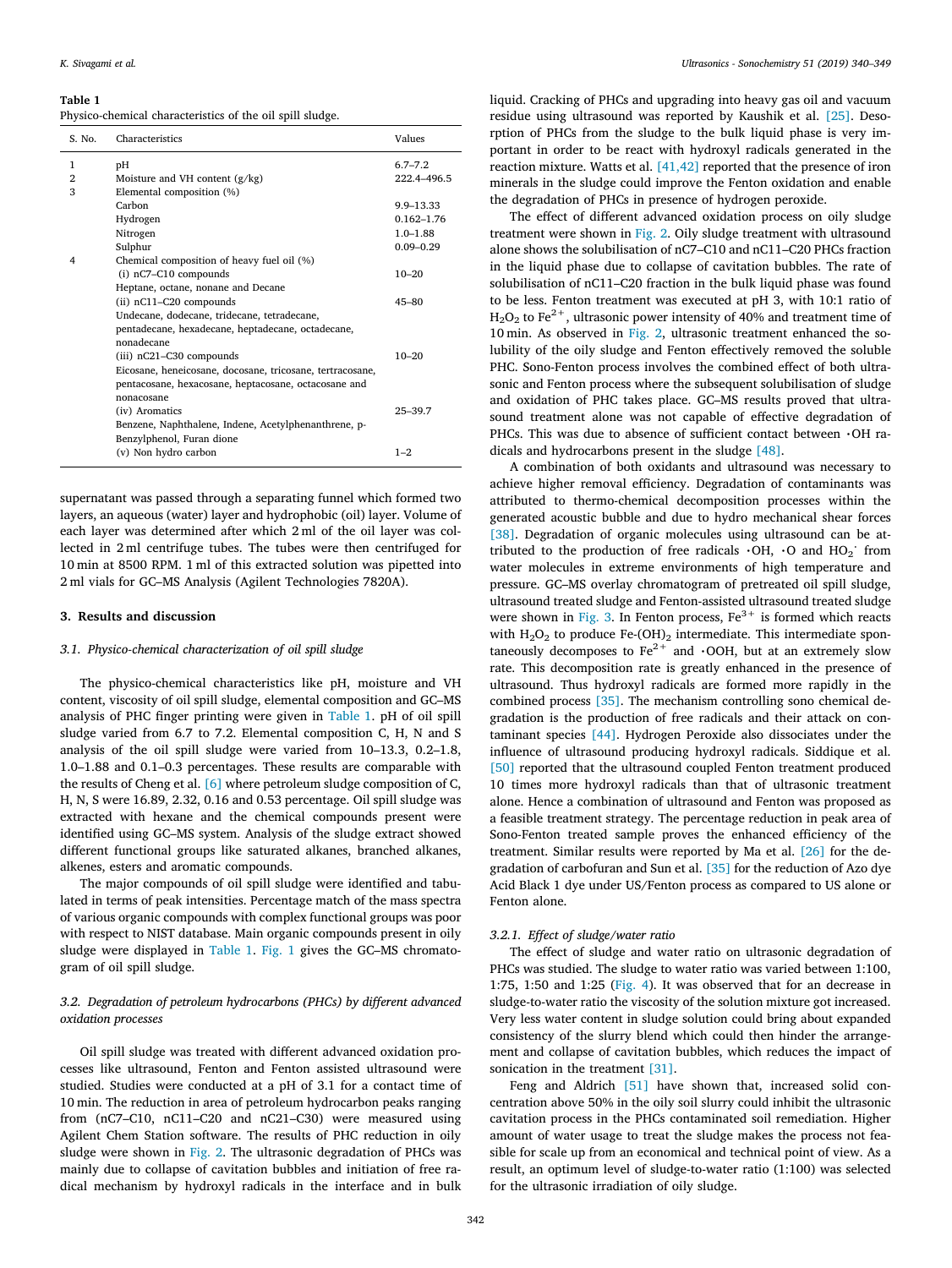<span id="page-3-0"></span>

**Fig. 1.** Gas chromatograph of sludge sample collected 10 days after the oil spill.

<span id="page-3-1"></span>

**Fig. 2.** Comparison between different treatment methods (Sludge/water ratio = 1:100,  $H_2O_2/Fe^{2+}$  weight ratio = 10:1, ultrasonic power intensity =  $40\%$ , contact time =  $10$  min).

### *3.2.2. Effect of pH*

The pH of oil sludge is a key factor that controls sono chemical degradation due to the formation of hydroxyl radicals [\[43\]](#page-8-24). pH influences the physical and chemical properties of solution and bubble dynamics, which also affects the rate of degradation of PHC compounds present in the solution [\[15\]](#page-8-25). The effect of pH was investigated for oily sludge with 10:1 ratio of  $H_2O_2$  to Fe<sup>2+</sup>, ultrasonic amplitude of 40% and contact time of 10 min at pH 3.0, 5.0, 7.0 and 9.0. Kwon et al. [\[21\]](#page-8-26) proved that Fenton process is more efficient in acidic conditions between pH 3.0–4.0. [Fig. 5](#page-5-0) shows that PHC reduction of oily sludge varies significantly with pH. Oil spill sludge had an initial pH of ∼7. The GC–MS analysis results showed that pH 3.0 was favourable for overall

degradation of PHCs. From pH 3.0–5.0, the solubilization of nC7–C10, nC11–C20, nC21–C30 range hydrocarbons increased. For a solution  $pH > 7$ , the release of carbon chain into the liquid got reduced. Similar pattern has been observed in the NaCl effect on solubilizing the sludge. When pH  $> 4.0$ , Fe<sup>2+</sup> precipitates as hydroxide thereby reducing the degradation efficiency [\[35\].](#page-8-20) Lower reduction rate was observed in highly alkaline conditions since  $Fe^{2+}$  gets converted to iron hydroxide Fe(OH)<sub>3</sub>, which reacts with H<sub>2</sub>O<sub>2</sub> and inhibits the production of  $\cdot$ OH radicals [\[12\]](#page-8-9). Studies have proved the decline in oxidative potential of hydroxyl radicals with increase in pH [\[29,50\].](#page-8-27) GC–MS overlay chromatogram for effect of pH portrayed in Fig. S1 confirms maximum PHC degradation at pH 3.0.

#### *3.2.3. Effect of ultrasonic power (Sonication amplitude)*

The effect of ultrasonic power on PHC degradation was studied to treat 1% oily sludge (2 g in 200 ml) with different power amplitude of 20%, 30%, 40% and 50% with with 10:1 ratio of  $H_2O_2$  to  $Fe^{2+}$  and sonication time of 10 min. [Fig. 6](#page-5-1) shows the PHC degradation pattern of nC7–C10 and nC11–C20 fractions present in the oil sludge. For an increase in ultrasonic power from 20% to 40% amplitude there was an increase in degradation of these PHC fractions. For an increase in ultrasonic power from 30–75% there was an increase in temperature from 34–55 °C. The initial reaction temperature was found to be 34 °C. The temperature was not controlled during the experiments. Cavitation bubbles produced were increased for higher temperature, but the resulting effects from cavitational collapse were reduced. Increase in ultrasonic amplitude from 40 to 75% did not improve PHC degradation. This was mainly due to the fact that increase in cavitation energy lowered the threshold limit of cavitations and increased the number of cavitation bubbles [\[17\].](#page-8-28) Mello et al. [\[28\]](#page-8-29) also observed that increasing amplitude of ultrasonic wave beyond 40% did not greatly improve sulfur removal. Czechowska-Biskup et al. [\[52\]](#page-9-5) reported that at higher power, the efficiency of sonication processes may be reduced due to scattering of ultra sound waves by the number of cavitation bubbles present in the sample.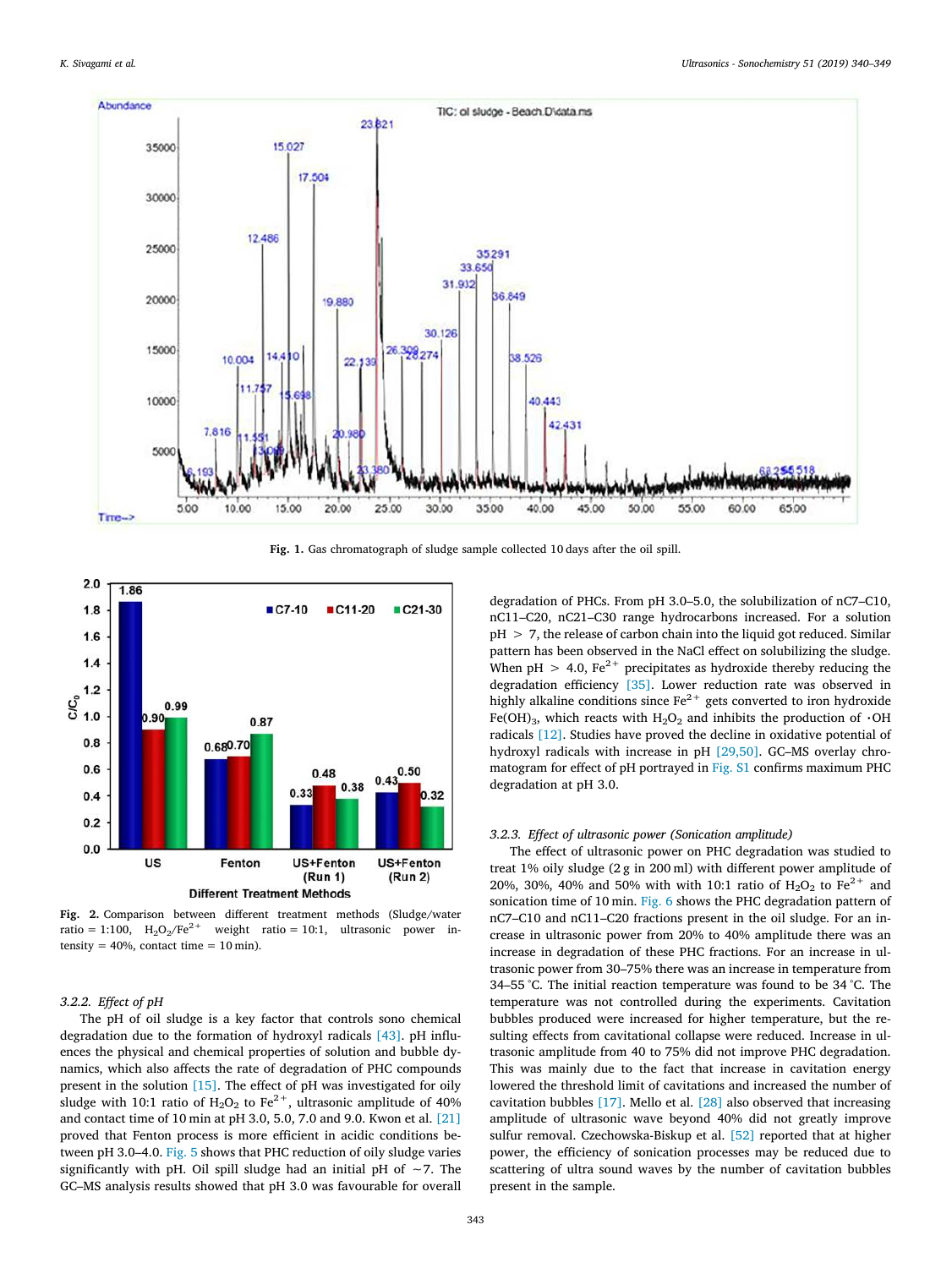<span id="page-4-0"></span>

**Fig. 3.** GC–MS overlay chromatogram of untreated, ultra sound, Fenton and Sono Fenton treatment.

<span id="page-4-1"></span>

**Fig. 4.** Effect of sludge to water ratio on PHC degradation using sono-Fenton process (Sludge/water ratio = 1:100,  $H_2O_2/Fe^{2+}$  weight ratio = 10:1, ultrasonic power =  $100$ , contact time =  $10$  min).

## *3.2.4. Effect of H2O2/Fe2+ weight ratio*

The efficiency of Fenton treatment of oily sludge is less due to inadequate contact of hydroxyl radicals with PHCs present in the oil sludge. Combined sono-Fenton solubilizes and disperses the PHCs in the aqueous phase which enables the  $\cdot$ OH radicals to oxidize the PHC molecules to a greater extent. Determination of the optimum concentration of Fe<sup>2+</sup> or H<sub>2</sub>O<sub>2</sub> in solution is more important to enhance the degradation efficiency. The required Fenton reagent varies depending on the type of pollutant and complexity of reaction system. Excess iron

would consume all generated hydroxyl radicals and prevent PHC de-gradation [\[24\].](#page-8-11) Degradation of oily sludge at varying iron and  $H_2O_2$ concentrations were investigated.  $H_2O_2/Fe^{2+}$  weight ratio was initially varied as 3:1, 7:1, 10:1 and 20:1 keeping the  $H_2O_2$  volume fixed ([Fig. 7](#page-5-2)a).  $H_2O_2/Fe^{2+}$  ratio of 10:1 (300 mg/L Fe<sup>2+</sup> and 3000 mg/L of  $H<sub>2</sub>O<sub>2</sub>$ ) and gave the better removal efficiency.

 $H<sub>2</sub>O<sub>2</sub>$  concentration was then varied as 1000, 2000, 3000 mg/L and 4000 mg/L with the fixed  $H_2O_2/Fe^{2+}$  ratio of 10:1. At lower  $H_2O_2$  and Fe dose, lesser removal efficiency was observed, since there is not enough  $\cdot$ OH radicals are produced to oxidize the PHC and remains as the soluble fraction in the reaction mixture. At higher  $H_2O_2$  and Fe concentration, solubilized fractions of PHC got oxidized which in turn reduced the peak intensity as observed in [Fig. 7b](#page-5-2). No significant difference was observed in PHC reduction of C11-20 and C21- 30 fractions for 3000 mg/L and 4000 mg/L of  $H_2O_2$  concentration (10:1 and 20:1). This may be due to recombination and scavenging of  $\cdot$ OH radicals [\[35\]](#page-8-20). Farzadkia et al. [\[12\]](#page-8-9) reported the optimum molar ratio of  $H_2O_2$  to Fe<sup>2+</sup> to be 10 for the removal of petroleum hydrocarbons from oily sludge in Shiraz oil refinery. Several studies show that higher  $H_2O_2/Fe^{2+}$  ratio results in higher PHC degradation of petroleum sludge. Zhang et al. [\[48\]](#page-9-2) reported highest PHC reduction of oily sludge at an optimum  $H_2O_2/Fe^{2+}$  molar ratio of 4:1. Painmanakul et al. [\[30\]](#page-8-30) determined the optimum  $H_2O_2/Fe^{2+}$  weight ratio to be 28:1 for treatment of cutting oily waste water. From the experimental results for this study, the optimal weight ratio was found to be 10:1.

#### *3.2.5. Effect of contact time*

Oil spill sludge was treated for different contact times (10 to 30 min), keeping the ultrasonic amplitude of 40%,  $H_2O_2/Fe^{2+}$  weight ratio of 10:1 and sludge/water ratio of 1:100 constant. [Fig. 8](#page-5-3) shows the removal of (nC7–C10, nC11–C20 and nC21–C30) PHC fractions for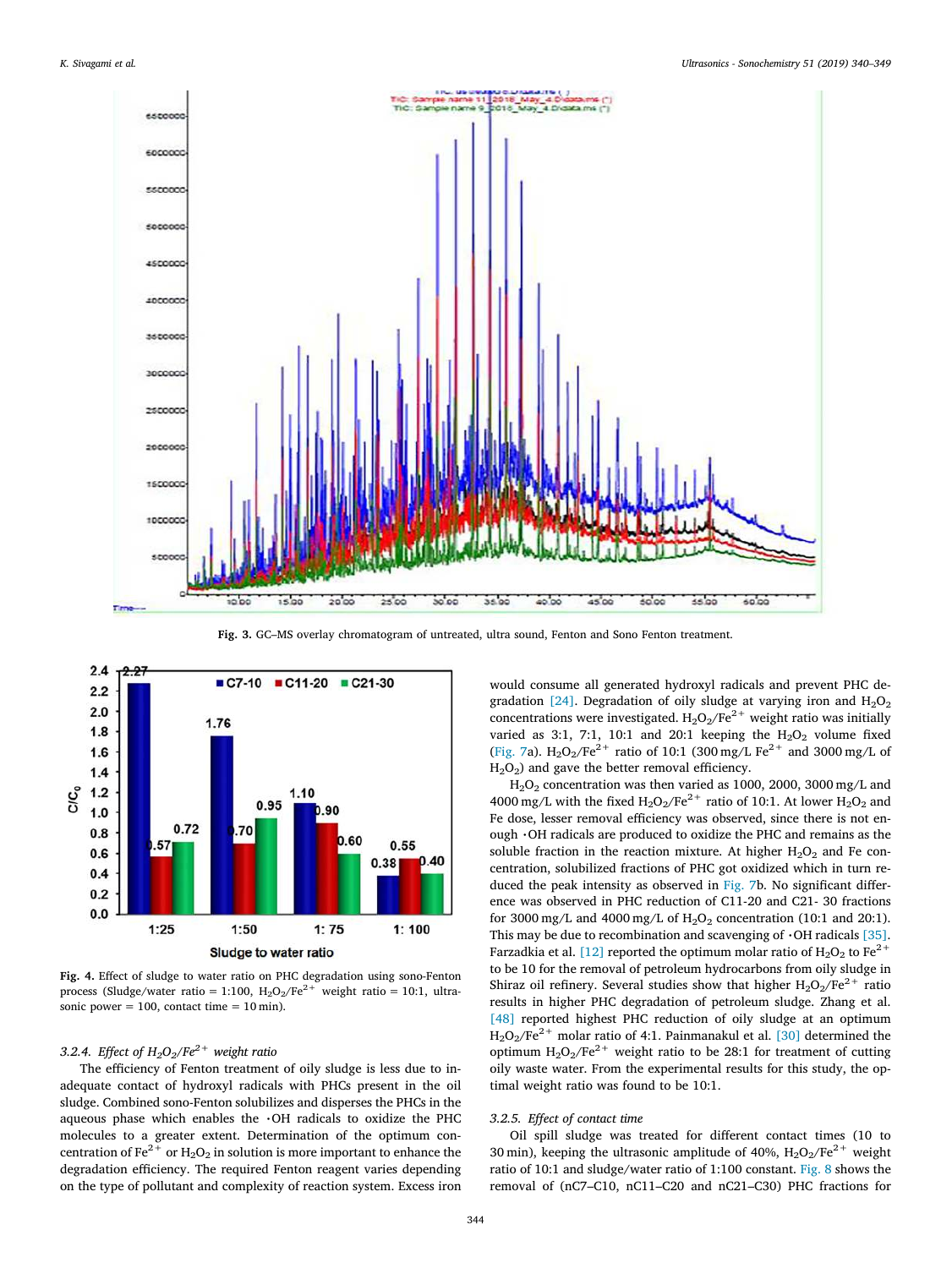<span id="page-5-0"></span>

**Fig. 5.** Effect of pH on PHC degradation using sono-Fenton process (Sludge/ water ratio = 1:100,  $H_2O_2/Fe^{2+}$  weight ratio = 10:1, ultrasonic power = 100, contact time  $= 10$  min).

<span id="page-5-1"></span>

**Fig. 6.** Effect of ultrasonic amplitude on PHCs degradation in oil spill sludge (pH = 3, sludge/water ratio = 1:100,  $H_2O_2/Fe^{2+}$  weight ratio = 10:1, contact  $time = 10 min$ .

different ultrasonication times. Maximum variation in peak intensity was observed for 10 min treatment. PHC removal rate for 20 and 30 min of sono-Fenton treatment are lesser compared to that of 10 min. This shows that increasing the treatment time does not enhance the solubilisation and degradation of PHCs present in the oily sludge. Similar results were reported by Mello et al. [\[28\]](#page-8-29) for the ultrasonic desulfurization treatment of petroleum feedstock at 9, 15 and 30 min. Sulfur removal efficiency did not improve with increase in sonication time.

Literature review also showed that treatment with high ultrasonic power-short sonication time was more effective than that with low ultrasonic power-long sonication time [\[20,46\].](#page-8-31) Lesser sonication time is also preferable when taking account the economical aspects, apart from high reduction efficiencies.

## *3.2.6. Effect of salt*

The effect of addition of salts like sodium chloride, sodium sulphate and sodium hypo chlorite on the PHC reduction of oily sludge has been studied. The degradation of PHCs was investigated by adding salts (5% by weight) to the oil spill sludge and maintaining the other parameters constant([Fig. 9](#page-6-0)). Experimental results revealed that the presence of Na2SO<sup>4</sup> salt increased solubilization of nC7–C10 fraction, which was

<span id="page-5-2"></span>

H<sub>2</sub>O<sub>2</sub> concentration (mg/L)

**Fig. 7.** (a) Effect of  $H_2O_2/Fe^{2+}$  weight ratio on PHC degradation in oil spill sludge (b) Effect of varying  $H_2O_2$  concentration with the fixed  $H_2O_2/Fe^{2+}$ weight ratio of 10:1 ( $pH = 3$ , sludge/water ratio = 1:100, ultrasonic amplitude 40%, contact time  $= 10$  min).

<span id="page-5-3"></span>

**Fig. 8.** Effect of retention time on PHC degradation in oil spill sludge (pH = 3, sludge/water ratio = 1:100, ultrasonic power = 100 W,  $H_2O_2/Fe^{2+}$  weight ratio =  $10:1$ ).

indicated by the increase in peak intensity after treatment. This is because unsaturated hydrocarbons have a tendency to react with sulphate groups and form esters by direct addition. NaOCl is a strong oxidizing agent [\[45\]](#page-9-6). It released OCl<sup>−</sup> ions that helped in breaking down and oxidizing larger alkane chains. PHC peak intensity reduced to 45% in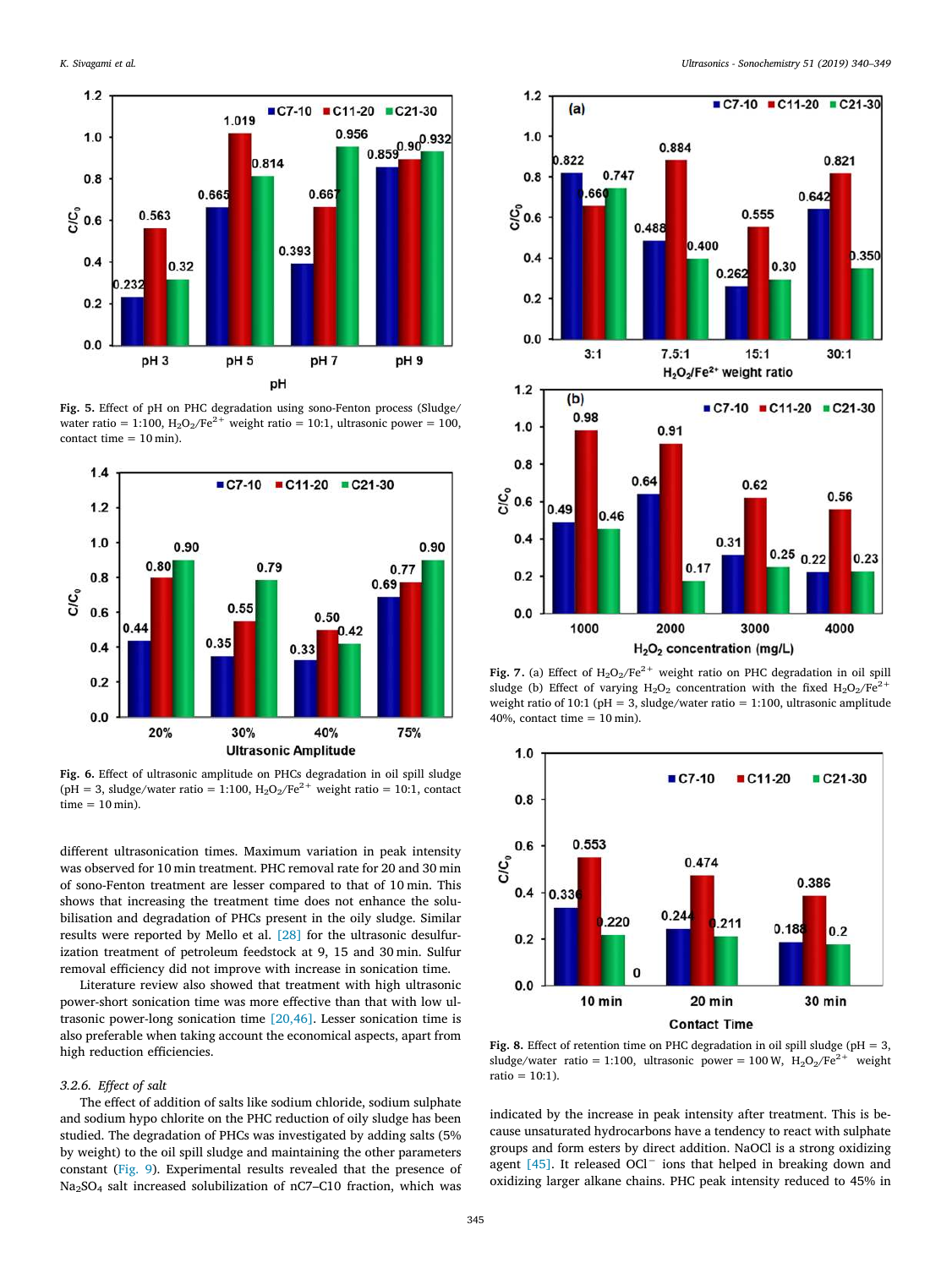<span id="page-6-0"></span>

**Fig. 9.** Effect of PHC degradation in the presence of different salts ( $pH = 3$ , sludge/water ratio = 1:100, ultrasonic power = 100 W,  $H_2O_2/Fe^{2+}$  weight ratio = 10:1, treatment time =  $10$  min).

presence of Na<sub>2</sub>SO<sub>4</sub> and 50% in the presence NaOCl for all three fractions. The increasing trend in the peak intensity for the heavier fraction (nC21–C30) was due to compound solubilization. Overall PHC reduction was good in the presence of NaCl. Abramov et al. [\[1\]](#page-8-32), Suri et al. [\[36\]](#page-8-33) also reported that the addition of sodium salts could enhance separation of oil from slurries. This was because the presence of NaCl in small amounts could improve cavitation bubble implosion and enhance ultrasonic power intensity. Duckhouse et al. [\[11\]](#page-8-34) also observed that sonication and simultaneous chlorination significantly enhanced the biocidal effect of hypochlorite.

#### *3.3. Investigation of PHCs degradation mechanism*

The proposed sono-Fenton degradation pathway for petroleum hydrocarbons present in the oil sample has been schematically represented in [Fig. 10](#page-7-0). Mechanism of PHC degradation was studied for ultrasound and combined sono-Fenton treatment. Treatment of PHCs with ultrasound formed methyl intermediates of saturated alkanes which were then transformed to alcohols. Sonication of saturated alkanes like octane, tetradecanes resulted in the formation of alcohols (2 hexyl-1-octanol) and acetates (7-methyl-Z-tetradecen-1-ol acetate). Benzene present in the form of a methyl intermediate (Benzene,1,3-bis (1,1-dimethylethyl) hydrolysed to give a phenolic compound (Phenol,2,6-bis (1,1-dimethylethyl)). Octadecane was found to reduce to a long chained carboxylic acid. Solubilization and mineralization of nC21–C30 fraction of PHCs increased after fenton-assisted ultrasound treatment which was quite recalcitrant for the biological treatment [\[46\]](#page-9-7). Compounds like Heptadecane and Docosane got solubilized and converted to its ester in the combined Fenton-US treatment. Since oil sludge is a mixture of several complex petroleum hydrocarbons, the intermediates like carboxylic acids, ketones, alcohols, could have accumulated when large amounts of PHCs were degraded [\[48\].](#page-9-2) Consequently, a lower rate of PHC reduction of parent compound was observed.

## *3.4. Fourier Transform Infrared Spectroscopy (FT-IR) analysis of oil spill sludge*

FT-IR Spectroscopy proved to be a very useful and common analysis technique by identifying the functional groups present in oil spill sludge before and after treatment [\[27,50\]](#page-8-35). The IR patterns for oil before and after treatment were similar. The bands at 2923 and 2859 cm−1 for both samples were related to stretching of alkyl  $-CH_2$  and  $-CH_3$ 

groups. Apart from the dominant C-H peaks, there are Si-O and O-H frequency peaks present due to the interaction of soil and water in the oily sludge. The presence of O–H stretching vibration at 3465 cm−1 in pre treated oil can be assigned either to hydroxyl (water) or carboxylic group functionalities. The O-H frequency peak disappeared completely after treatment due to the separation of water from oil sludge after treatment. On the contrary, the  $C=O$  stretch in carbonyl/carboxylic became significant after treatment which confirms the formation of carboxylic acids after ultrasonication by oxidation of alcohols. Comparing the IR spectra of oily sludge before and after degradation, the  $C=C$  stretch in aromatics reduced in intensity after treatment. This indicates degradation of some aromatic structures. FT-IR spectra of raw pretreated sludge and oil sludge after treatment were shown in [Fig. 11](#page-8-36).

#### *3.5. Particle size distribution of oil spill sludge*

Particle size measurement was done using a Nano-particle analyzer. Oily sludge was treated at optimized treatment conditions and the impact of sono–Fenton on size of particles present in the sludge was measured. Particle size plays a major role in releasing the oil from sludge. Pretreated oil sludge had a mean particle size of 2129.5 nm and treated sludge had a particle size of 290.2 nm. The particle size of oily sludge reduced almost ten times after sono–Fenton treatment. The disruption of oil flocs and volume occupied by particulate matter was enhanced by sonication. Lower the particle size, higher the release of pollutants into bulk liquid phase. Higher specific ultrasonic energy input and longer sonication time results in substantial reduction of particle size [\[38\].](#page-8-19) Kidak et al. [\[20\]](#page-8-31) examined the effect of ultrasonication on particle size distribution for municipal and industrial sludges with ultrasound power of 100 W for 90 min. They reported that the average particle size reduced from 275 to 4.5 µm for industrial sludge and from 1000 to 70  $\mu$ m for municipal sludge.

#### **4. Conclusion**

The combination of ultrasound and Fenton process was successfully demonstrated for the degradation of petroleum oil spill sludge. PHC degradation efficiency improved from 15.83% for to 62.99% in the combined Fenton-US treatment. It reveals that combined Fenton-ultrasound treatment method is an efficient and feasible solution for the degradation of PHCs. The pH and ultrasonic power had remarkable impact on the reduction of PHCs. The experimental results also confirms that the degradation of PHC fractions in oily sludge was greatly improved when using the combined process. Maximum PHC reduction rate of 84.25% and 23.58% (nC7–C10 and nC11–C20) was achieved for the at a pH of 3, sludge/water ratio of 1:100, 40% ultrasonic amplitude,  $H_2O_2/Fe^{2+}$  weight ratio of 10:1 and ultrasonic treatment time of 10 min. The addition of NaCl could enhance degradation by enhancing cavitation bubble implosion. The results of FT-IR analysis showed prominent changes in the C-H and C=O groups and reduction in some cyclic structures, which is in accordance with the proposed degradation mechanism. Hence, the combination of sono-Fenton technology could effectively degrade the PHCs in petroleum wastewater within a short treatment time and its treatment efficiency could be enhanced by appropriate combination of different parameters. The study showed that degradation efficiency by sonication alone is marginal. However, enhanced solubility of the higher carbon compounds was observed. Enhanced solubilisation is advantageous since the soluble fractions will be readily amenable to chemical or biochemical oxidation resulting in better overall reduction of PHCs. Further experiments where AOP treatment processes are conducted in series are required to quantify and compare overall degradation rates. Solubilisation followed by biodegradation may also result in cost effective treatment technologies.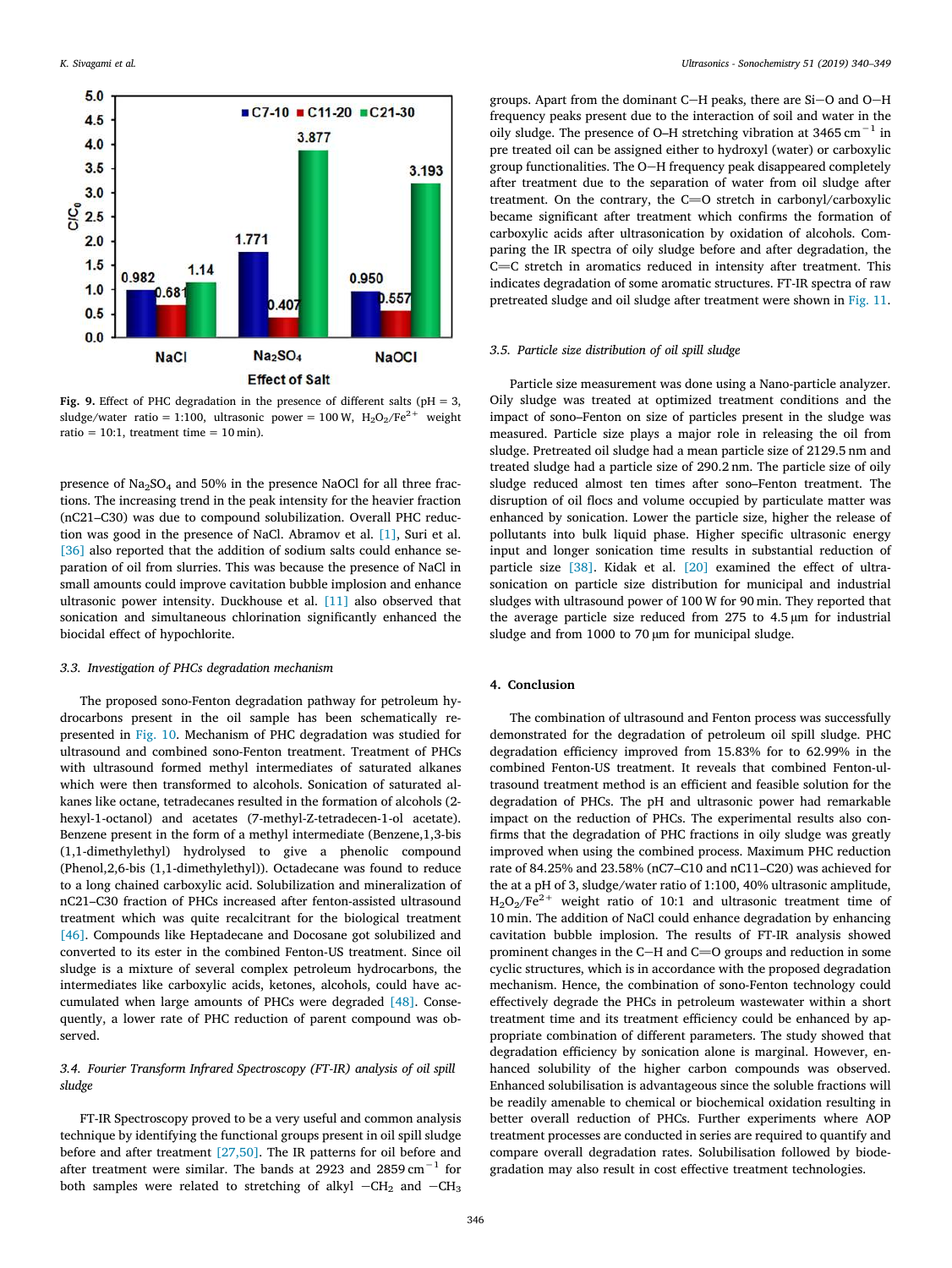<span id="page-7-0"></span>

Docosanoic acid, 1, 2, 3-propanetriyl ester

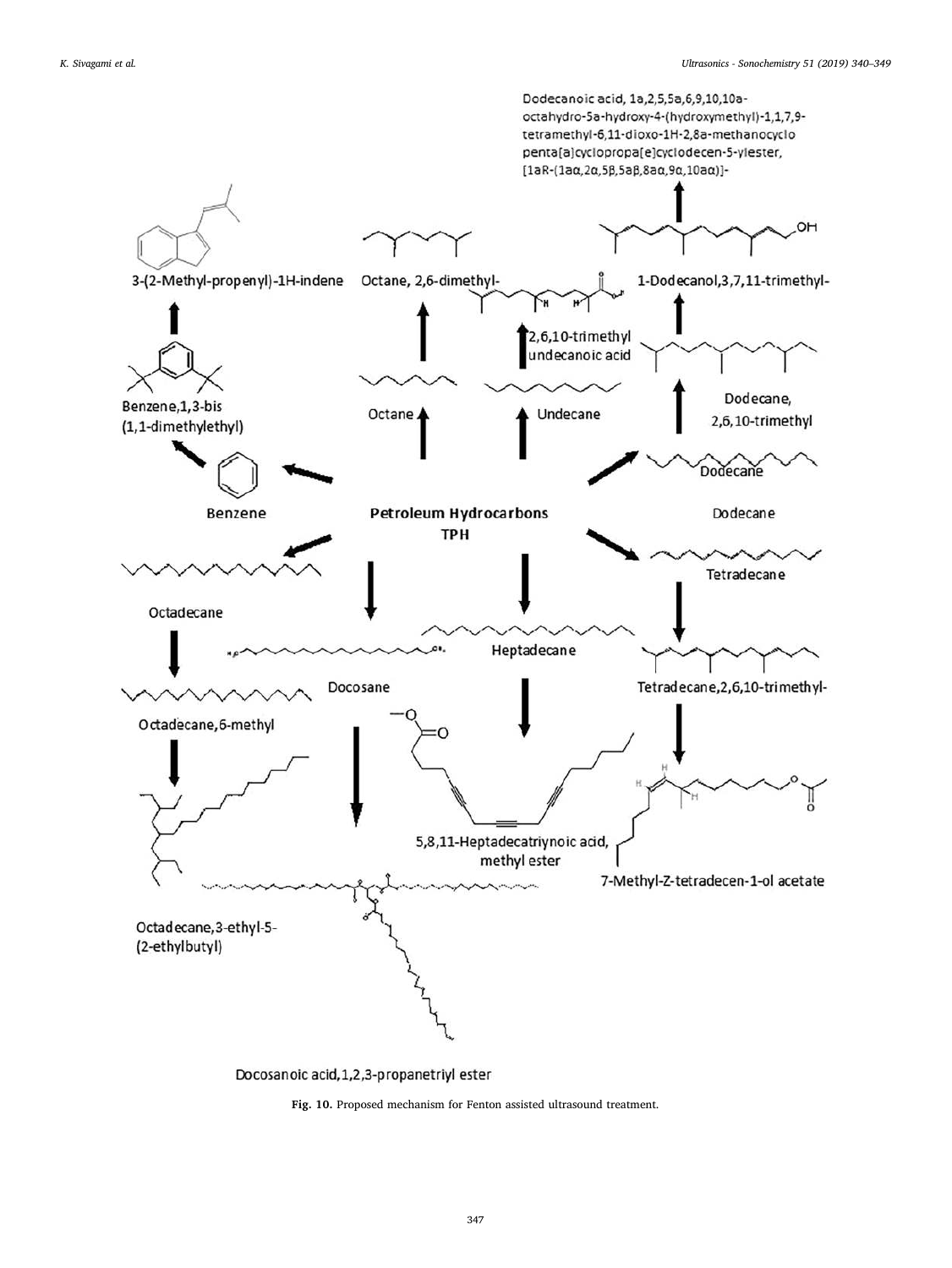<span id="page-8-36"></span>

**Fig. 11.** FT-IR Spectra of raw and treated oil sludge after Sono Fenton treatment.

#### **Acknowledgements**

The authors gratefully acknowledge the financial support of the Department of Science & Technology (DST) for WOS-A fellowship for Sivagami. K [No. SR/WOS-A/ET-1064/2015]. The authors also acknowledge the funding support from Uchhatar Avishkar Yojana (UAY) project sponsored by Ministry of Human Resources Development, Government of India, Bharat Petroleum Corporation Limited in carrying out this research work.

### **Appendix A. Supplementary data**

Supplementary data associated with this article can be found, in the online version, at [https://doi.org/10.1016/j.ultsonch.2018.09.007.](https://doi.org/10.1016/j.ultsonch.2018.09.007)

#### **References**

- <span id="page-8-32"></span>[1] [O.V. Abramov, V.O. Abramov, S.K. Myasnikov, M.S. Mullakaev, Extraction of bi](http://refhub.elsevier.com/S1350-4177(18)31333-6/h0005)[tumen, crude oil and its products from tar sand and contaminated sandy soil under](http://refhub.elsevier.com/S1350-4177(18)31333-6/h0005) [effect of ultrasound, Ultrason. Sonochem. 16 \(3\) \(2009\) 408–416.](http://refhub.elsevier.com/S1350-4177(18)31333-6/h0005)
- [2] [S. Adityosulindro, L. Barthe, K. González-Labrada, U.J.J. Haza, H. Delmas,](http://refhub.elsevier.com/S1350-4177(18)31333-6/h0010) [C. Julcour, Sonolysis and sono-Fenton oxidation for removal of ibuprofen in \(waste\)](http://refhub.elsevier.com/S1350-4177(18)31333-6/h0010) [water, Ultrason. Sonochem. 39 \(2017\) 889–896.](http://refhub.elsevier.com/S1350-4177(18)31333-6/h0010)
- <span id="page-8-6"></span>[3] [Dr. Aljuboury Dheeaa, Palaniandy Puganeshwary, Hamidi Abdul Aziz, S. Feroz, A](http://refhub.elsevier.com/S1350-4177(18)31333-6/h0015) [review on the fenton process for wastewater treatment, J. Innovative](http://refhub.elsevier.com/S1350-4177(18)31333-6/h0015) Eng. 2 (3) [\(2014\) 4.](http://refhub.elsevier.com/S1350-4177(18)31333-6/h0015)
- <span id="page-8-5"></span>[4] [A. Babuponnusami, K. Muthukumar, A review on Fenton and improvements](http://refhub.elsevier.com/S1350-4177(18)31333-6/h0020) to the [Fenton process for wastewater treatment, J. Environ. Chem. Eng. 2 \(2014\)](http://refhub.elsevier.com/S1350-4177(18)31333-6/h0020) [557–572.](http://refhub.elsevier.com/S1350-4177(18)31333-6/h0020)
- <span id="page-8-12"></span>[5] [S. Chakma, V.S. Moholkar, Physical mechanism of sono-Fenton process, AIChE J. 59](http://refhub.elsevier.com/S1350-4177(18)31333-6/h0025) [\(11\) \(2013\) 4303–4313.](http://refhub.elsevier.com/S1350-4177(18)31333-6/h0025)
- <span id="page-8-16"></span>[6] [S. Cheng, A. Li, K. Yoshikawa, High quality oil recovery from oil sludge employing a](http://refhub.elsevier.com/S1350-4177(18)31333-6/h0030) [pyrolysis process with oil sludge ash catalyst, Int. J. Waste Resourc. 5 \(2\) \(2015\)](http://refhub.elsevier.com/S1350-4177(18)31333-6/h0030) [1000176.](http://refhub.elsevier.com/S1350-4177(18)31333-6/h0030)
- <span id="page-8-7"></span>[7] [A. Coelho, A.V. Castro, M. Dezotti, G.L. Sant'Anna, Treatment of petroleum](http://refhub.elsevier.com/S1350-4177(18)31333-6/h0035) refinery [sourwater by advanced oxidation processes, J. Hazard. Mater. 137 \(1\) \(2006\)](http://refhub.elsevier.com/S1350-4177(18)31333-6/h0035) [178–184.](http://refhub.elsevier.com/S1350-4177(18)31333-6/h0035)
- <span id="page-8-1"></span>[8] [B.H. Diyauddeen, W.M.A.W. Daud, A.A. Aziz, Treatment technologies](http://refhub.elsevier.com/S1350-4177(18)31333-6/h0040) for petroleum [refinery effluents: a review, Process Saf. Environ. Prot. 89 \(2\) \(2011\) 95–105.](http://refhub.elsevier.com/S1350-4177(18)31333-6/h0040)
- <span id="page-8-10"></span>[9] [G. Divyapriya, I.M. Nambi, J. Senthilnathan, An innate quinone functionalized](http://refhub.elsevier.com/S1350-4177(18)31333-6/h0045) [electrochemically exfoliated graphene/Fe](http://refhub.elsevier.com/S1350-4177(18)31333-6/h0045)<sub>3</sub>O<sub>4</sub> composite electrode for the con[tinuous generation of reactive oxygen species, Chem. Eng. J. 316 \(2017\) 964–977.](http://refhub.elsevier.com/S1350-4177(18)31333-6/h0045)
- [10] [D. Drijvers, H.V. Langenhove, M. Beckers, Decomposition of phenol and tri](http://refhub.elsevier.com/S1350-4177(18)31333-6/h0050)[chloroethylene by the ultrasound/H2O2/CWO process, Water Res. 33 \(1999\)](http://refhub.elsevier.com/S1350-4177(18)31333-6/h0050) [1187–1194.](http://refhub.elsevier.com/S1350-4177(18)31333-6/h0050)
- <span id="page-8-34"></span>[11] [H. Duckhouse, T.J. Mason, S.S. Phull, J.P. Lorimer, The effect of sonication on](http://refhub.elsevier.com/S1350-4177(18)31333-6/h0055) [microbial disinfection using hypochlorite, Ultrason. Sonochem. 11 \(3\) \(2004\)](http://refhub.elsevier.com/S1350-4177(18)31333-6/h0055) [173–176.](http://refhub.elsevier.com/S1350-4177(18)31333-6/h0055)
- <span id="page-8-9"></span>[12] [M. Farzadkia, M. Dehghani, M. Moafian, The effects of Fenton process on the re](http://refhub.elsevier.com/S1350-4177(18)31333-6/h0060)[moval of petroleum hydrocarbons from oily sludge in Shiraz oil refinery Iran, J.](http://refhub.elsevier.com/S1350-4177(18)31333-6/h0060)
- [Environ. Health Sci. Eng. 12 \(1\) \(2014\) 31.](http://refhub.elsevier.com/S1350-4177(18)31333-6/h0060) [13] [P.R. Gogate, A.B. Pandit, A review of imperative technologies for wastewater](http://refhub.elsevier.com/S1350-4177(18)31333-6/h0065) [treatment I: oxidation technologies at ambient conditions, Adv. Environ.](http://refhub.elsevier.com/S1350-4177(18)31333-6/h0065) Res. 8 (3)

[\(2004\) 501–551.](http://refhub.elsevier.com/S1350-4177(18)31333-6/h0065)

- <span id="page-8-3"></span>[14] [P.R. Gogate, Treatment of wastewater streams containing phenolic compounds](http://refhub.elsevier.com/S1350-4177(18)31333-6/h0070) [using hybrid techniques based on cavitation: a review of the current status and the](http://refhub.elsevier.com/S1350-4177(18)31333-6/h0070) [way forward, Ultrason. Sonochem. 15 \(1\) \(2008\) 1–15.](http://refhub.elsevier.com/S1350-4177(18)31333-6/h0070)
- <span id="page-8-25"></span>[15] [E. Hapeshi, I. Fotiou, D. Fatta-Kassinos, Sonophotocatalytic treatment of ofloxacin](http://refhub.elsevier.com/S1350-4177(18)31333-6/h0080) [in secondary treated effluent and elucidation of its transformation products, Chem.](http://refhub.elsevier.com/S1350-4177(18)31333-6/h0080) [Eng. J. 224 \(2013\) 96–105.](http://refhub.elsevier.com/S1350-4177(18)31333-6/h0080)
- <span id="page-8-0"></span>[16] [B. Hou, S.X. Xie, M. Chen, Y. Jin, D. Hao, R.S. Wang, The treatment of refinery](http://refhub.elsevier.com/S1350-4177(18)31333-6/h0085) [heavy oil sludge, Pet. Sci. Technol. 31 \(5\) \(2013\) 458–464.](http://refhub.elsevier.com/S1350-4177(18)31333-6/h0085)
- <span id="page-8-28"></span>[17] [P. Kanthale, M. Ashokkumar, F. Grieser, Sonoluminescence, sonochemistry](http://refhub.elsevier.com/S1350-4177(18)31333-6/h0090) (H2O2 [yield\) and bubble dynamics: frequency and power effects, Ultrason. Sonochem. 15](http://refhub.elsevier.com/S1350-4177(18)31333-6/h0090) [\(2\) \(2008\) 143–150.](http://refhub.elsevier.com/S1350-4177(18)31333-6/h0090)
- <span id="page-8-4"></span>[18] [A. Kotronarou, G. Mills, M.R. Hoffmann, Ultrasonic irradiation of p-nitrophenol in](http://refhub.elsevier.com/S1350-4177(18)31333-6/h0100) [aqueous solution, J. Phys. Chem. 95 \(1991\) 3630–3638.](http://refhub.elsevier.com/S1350-4177(18)31333-6/h0100)
- [19] [R. Kidak, N.H. Ince, Ultrasonic irradiation of phenol and substituted phenols: a](http://refhub.elsevier.com/S1350-4177(18)31333-6/h0105) [review of current research, Ultrason. Sonochem. 13 \(2006\) 195–199.](http://refhub.elsevier.com/S1350-4177(18)31333-6/h0105)
- <span id="page-8-31"></span>[20] [R. Kidak, A.M. Wilhelm, H. Delmas, Effect of process parameters on the energy](http://refhub.elsevier.com/S1350-4177(18)31333-6/h0110) [requirement in ultrasonical treatment of waste sludge, Chem. Eng. Process. Process](http://refhub.elsevier.com/S1350-4177(18)31333-6/h0110) [Intensif. 48 \(8\) \(2009\) 1346–1352.](http://refhub.elsevier.com/S1350-4177(18)31333-6/h0110)
- <span id="page-8-26"></span>[21] [B.G. Kwon, D.S. Lee, N. Kang, J. Yoon, Characteristics of p-chlorophenol oxidation](http://refhub.elsevier.com/S1350-4177(18)31333-6/h0115) [by Fenton's reagent, Water Res. 33 \(9\) \(1999\) 2110–2118.](http://refhub.elsevier.com/S1350-4177(18)31333-6/h0115)
- [22] [J. Liang, S. Komarov, N. Hayashi, E. Kasai, Improvement in sonochemical de](http://refhub.elsevier.com/S1350-4177(18)31333-6/h0125)[gradation of 4-chlorophenol by combined use of Fenton-like reagents, Ultrason.](http://refhub.elsevier.com/S1350-4177(18)31333-6/h0125) [Sonochem. 14 \(2\) \(2007\) 201–207.](http://refhub.elsevier.com/S1350-4177(18)31333-6/h0125)
- <span id="page-8-14"></span>[23] [J. Liang, S. Komarov, N. Hayashi, E. Kasai, Recent trends in the decomposition of](http://refhub.elsevier.com/S1350-4177(18)31333-6/h0130) [chlorinated aromatic hydrocarbons by ultrasound irradiation and Fenton's reagent,](http://refhub.elsevier.com/S1350-4177(18)31333-6/h0130) [J. Mater. Cycles Waste Manage. 9 \(2007\) 47–55.](http://refhub.elsevier.com/S1350-4177(18)31333-6/h0130)
- <span id="page-8-11"></span>[24] [M. Lin, X.A. Ning, T. An, J. Zhang, C. Chen, Y. Ke, Y. Wang, Y. Zhang, J.](http://refhub.elsevier.com/S1350-4177(18)31333-6/h0135) Sun, J. Liu, [Degradation of polycyclic aromatic hydrocarbons \(PAHs\) in textile dyeing sludge](http://refhub.elsevier.com/S1350-4177(18)31333-6/h0135) [with ultrasound and Fenton processes: effect of system parameters and synergistic](http://refhub.elsevier.com/S1350-4177(18)31333-6/h0135) [effect study, J. Hazard. Mater. 307 \(2016\) 7–16.](http://refhub.elsevier.com/S1350-4177(18)31333-6/h0135)
- <span id="page-8-17"></span>[25] [P. Kaushik, A. Kumar, T. Bhaskar, Y.K. Sharma, D. Tandon, H.B. Goyal, Ultrasound](http://refhub.elsevier.com/S1350-4177(18)31333-6/h0140) [cavitation technique for up-gradation of vacuum residue, Fuel Process.](http://refhub.elsevier.com/S1350-4177(18)31333-6/h0140) Technol. 93 [\(2012\) 73–77.](http://refhub.elsevier.com/S1350-4177(18)31333-6/h0140)
- <span id="page-8-22"></span>[26] [Y.S. Ma, C.F. Sung, J.G. Lin, Degradation of carbofuran in aqueous solution by ul](http://refhub.elsevier.com/S1350-4177(18)31333-6/h0145)[trasound and Fenton processes: effect of system parameters and kinetic study, J.](http://refhub.elsevier.com/S1350-4177(18)31333-6/h0145) Hazard. Mater. 178 (1) (2010) 320-325
- <span id="page-8-35"></span>[27] [Z. Ma, N. Gao, L. Xie, A. Li, Study of the fast pyrolysis of oilfield sludge with solid](http://refhub.elsevier.com/S1350-4177(18)31333-6/h0150) [heat carrier in a rotary kiln for pyrolytic oil production, J. Anal. Appl. Pyrol. 105](http://refhub.elsevier.com/S1350-4177(18)31333-6/h0150) [\(2014\) 183–190.](http://refhub.elsevier.com/S1350-4177(18)31333-6/h0150)
- <span id="page-8-29"></span>[28] [P.D.A. Mello, F.A. Duarte, M.A. Nunes, M.S. Alencar, E.M. Moreira, M. Korn,](http://refhub.elsevier.com/S1350-4177(18)31333-6/h0155) [V.L. Dressler, É.M. Flores, Ultrasound-assisted oxidative process for sulfur removal](http://refhub.elsevier.com/S1350-4177(18)31333-6/h0155) [from petroleum product feedstock, Ultrason. Sonochem. 16 \(6\) \(2009\) 732–736.](http://refhub.elsevier.com/S1350-4177(18)31333-6/h0155)
- <span id="page-8-27"></span>[29] [R. Munter, Advanced oxidation processes–current status and prospects, Proc.](http://refhub.elsevier.com/S1350-4177(18)31333-6/h0160) [Estonian Acad. Sci. Chem 50 \(2\) \(2001\) 59–80.](http://refhub.elsevier.com/S1350-4177(18)31333-6/h0160)
- <span id="page-8-30"></span>[30] [P. Painmanakul, T. Chintateerachai, S. Lertlapwasin, N. Rojvilavan,](http://refhub.elsevier.com/S1350-4177(18)31333-6/h0165) [T. Chalermsinsuwan, N. Chawaloesphonsiya, O. Larpparisudthi, Treatment of cut](http://refhub.elsevier.com/S1350-4177(18)31333-6/h0165)[ting oily-wastewater by sono-Fenton process: experimental approach and combined](http://refhub.elsevier.com/S1350-4177(18)31333-6/h0165) [process, Int. J. Environ. Chem. Ecol. Geol. Geophys. Eng. 7 \(2013\) 936–940.](http://refhub.elsevier.com/S1350-4177(18)31333-6/h0165)
- <span id="page-8-23"></span>[31] [S. Pilli, P. Bhunia, Song Yan, R.J. LeBlanc, R.D. Tyagi, R.Y. Surampall, Ultrasonic](http://refhub.elsevier.com/S1350-4177(18)31333-6/h0170) [pretreatment of sludge: a review, Ultrason. Sonochem. 18 \(1\) \(2011\) 1–18.](http://refhub.elsevier.com/S1350-4177(18)31333-6/h0170) [32] [Q.J. Rasheed, Effect of additive agents on sono-degradation petroleum refinery](http://refhub.elsevier.com/S1350-4177(18)31333-6/h0175)
- [wastewater, Rasheed Hydrol Curr. Res. 2 \(2011\) 1.](http://refhub.elsevier.com/S1350-4177(18)31333-6/h0175) [33] [M.K. Sherwood, D.P. Cassidy, Modified Fenton oxidation of diesel fuel in arctic soils](http://refhub.elsevier.com/S1350-4177(18)31333-6/h0180)
- <span id="page-8-2"></span>[rich in organic matter and iron, Chemosphere 113 \(2014\) 56–61.](http://refhub.elsevier.com/S1350-4177(18)31333-6/h0180)
- <span id="page-8-15"></span>[34] [Y.L. Song, J.T. Li, H. Chen, Degradation of CI Acid Red 88 aqueous solution by](http://refhub.elsevier.com/S1350-4177(18)31333-6/h0185) [combination of Fenton's reagent and ultrasound irradiation, J. Chem. Technol.](http://refhub.elsevier.com/S1350-4177(18)31333-6/h0185) [Biotechnol. 84 \(4\) \(2009\) 578–583.](http://refhub.elsevier.com/S1350-4177(18)31333-6/h0185)
- <span id="page-8-20"></span>[35] [J.H. Sun, S.P. Sun, J.Y. Sun, R.X. Sun, L.P. Qiao, H.Q. Guo, M.H. Fan, Degradation of](http://refhub.elsevier.com/S1350-4177(18)31333-6/h0190) [azo dye Acid black 1 using low concentration iron of Fenton process facilitated by](http://refhub.elsevier.com/S1350-4177(18)31333-6/h0190) [ultrasonic irradiation, Ultrason. Sonochem. 14 \(6\) \(2007\) 761–766.](http://refhub.elsevier.com/S1350-4177(18)31333-6/h0190)
- <span id="page-8-33"></span>[36] [R.P. Suri, T.S. Singh, S. Abburi, Influence of alkalinity and salinity on](http://refhub.elsevier.com/S1350-4177(18)31333-6/h0195) the sono[chemical degradation of estrogen hormones in aqueous solution, Environ. Sci.](http://refhub.elsevier.com/S1350-4177(18)31333-6/h0195) [Technol. 44 \(4\) \(2010\) 1373–1379.](http://refhub.elsevier.com/S1350-4177(18)31333-6/h0195)
- [37] [R.A. Torres, F. Abdelmalek, E. Combet, C. Pétrier, C. Pulgarin, A comparative study](http://refhub.elsevier.com/S1350-4177(18)31333-6/h0200) [of ultrasonic cavitation and Fenton's reagent for bisphenol A degradation in deio](http://refhub.elsevier.com/S1350-4177(18)31333-6/h0200)[nised and natural waters, J. Hazard. Mater. 146 \(3\) \(2007\) 546–551.](http://refhub.elsevier.com/S1350-4177(18)31333-6/h0200)
- <span id="page-8-19"></span>[38] [V.K. Tyagi, S.L. Lo, L. Appels, R. Dewil, Ultrasonic treatment of waste](http://refhub.elsevier.com/S1350-4177(18)31333-6/h0205) sludge: a [review on mechanisms and applications, Crit. Rev. Environ. Sci. Technol. 44 \(11\)](http://refhub.elsevier.com/S1350-4177(18)31333-6/h0205) [\(2014\) 1220–1288.](http://refhub.elsevier.com/S1350-4177(18)31333-6/h0205)
- <span id="page-8-13"></span>[39] [J. Virkutyte, V. Vičkačkaite, A. Padarauskas, Sono-oxidation of soils: degradation of](http://refhub.elsevier.com/S1350-4177(18)31333-6/h0210) [naphthalene by sono-Fenton-like process, J. Soils Sediments 10 \(3\) \(2010\) 526–536.](http://refhub.elsevier.com/S1350-4177(18)31333-6/h0210) [40] [R.J. Watts, S.E. Dilly, Evaluation of iron catalysts for the Fenton-like remediation of](http://refhub.elsevier.com/S1350-4177(18)31333-6/h0215)
- <span id="page-8-8"></span>[diesel-contaminated soils, J. Hazard. Mater. 51 \(1–3\) \(1996\) 209–224.](http://refhub.elsevier.com/S1350-4177(18)31333-6/h0215)
- <span id="page-8-18"></span>[41] [R.J. Watts, M.D. Udell, S.G. Kong, S.W. Leung, Fenton-like soil remediation cata](http://refhub.elsevier.com/S1350-4177(18)31333-6/h0220)[lysed by naturally occurring iron minerals, Environ. Eng. Sci. 16 \(1\) \(1999\) 93–103.](http://refhub.elsevier.com/S1350-4177(18)31333-6/h0220) [42] [R.J. Watts, P.C. Stanton, J. Howsawkeng, A.L. Teel, Mineralization of a](http://refhub.elsevier.com/S1350-4177(18)31333-6/h0225) sorbed
- [polycyclic aromatic hydrocarbon in two soils using catalyzed hydrogen](http://refhub.elsevier.com/S1350-4177(18)31333-6/h0225) peroxide, [Water Res. 36 \(17\) \(2002\) 4283–4292.](http://refhub.elsevier.com/S1350-4177(18)31333-6/h0225)
- <span id="page-8-24"></span>[43] [Ting-Nie Wu, Meng-Chun Shi, pH-affecting sonochemical formation of hydroxyl](http://refhub.elsevier.com/S1350-4177(18)31333-6/h0230) [radicals under 20 kHz ultrasonic irradiation, Sustain. Environ. Res. 20 \(4\) \(2010\)](http://refhub.elsevier.com/S1350-4177(18)31333-6/h0230) [245–250.](http://refhub.elsevier.com/S1350-4177(18)31333-6/h0230)
- <span id="page-8-21"></span>[44] [F.Z. Yehia, G. Eshaq, A.M. Rabie, A.H. Mady, A.E. ElMetwally, Phenol degradation](http://refhub.elsevier.com/S1350-4177(18)31333-6/h0235) [by advanced Fenton process in combination with ultrasonic irradiation,](http://refhub.elsevier.com/S1350-4177(18)31333-6/h0235) Egypt. J. Pet. 24 (1) (2015) 13-18.